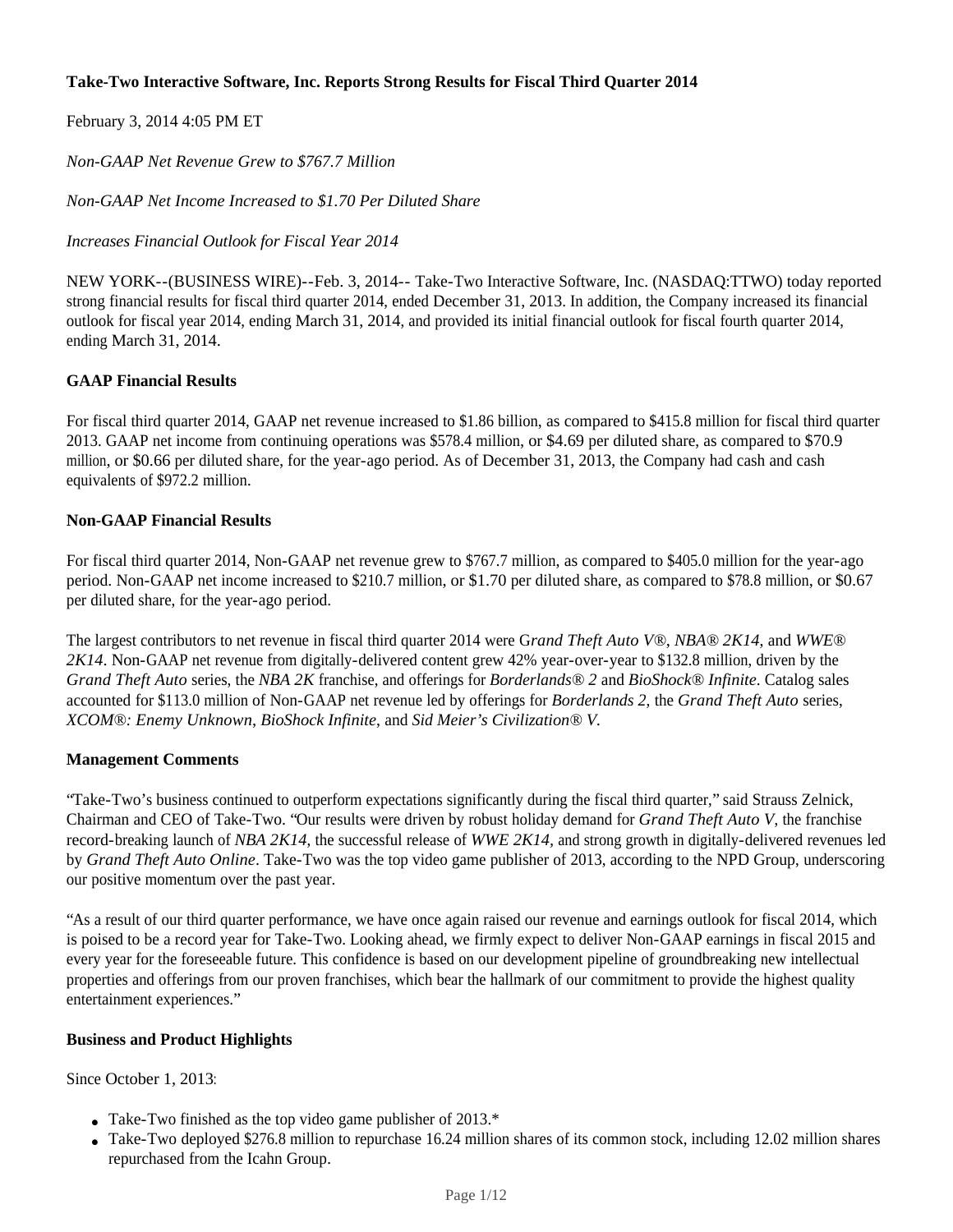#### **Rockstar Games:**

- Launched *Grand Theft Auto Online*, the dynamic and persistent online game, which is free with every copy of *Grand Theft Auto V*.
- *Grand Theft Auto V* finished as the best-selling video game of 2013.\* To date, *Grand Theft Auto V* has sold-in more than 32.5 million units.
- Released *Grand Theft Auto: San Andreas* for select iOS, Android, Amazon Kindle and Windows Phone devices.

# **2K:**

- Launched *NBA 2K14*, which is the fastest-selling release in the history of our top-selling and top-rated NBA video game simulation franchise\*\* that has sold-in nearly 35 million units to date. Developed by Visual Concepts, *NBA 2K14* has already sold-in more than 5 million units and is Take-Two's first offering for the PlayStation®4 computer entertainment system and Xbox One, the all-in-one games and entertainment system from Microsoft. The title is also available for the Xbox 360, PS3 and PC.
- Launched *WWE 2K14* for the Xbox 360 and PS3. Developed by Yukes, *WWE 2K14* is being supported with downloadable add-on content, including a *Season Pass*.
- Released the *Borderlands 2 Game of the Year Edition* for the Xbox 360, PS3 and PC. *Borderlands 2* is now the highest-selling title in 2K's history with more than 8.5 million units sold-in to date.
- Released *XCOM: Enemy Within*, the expanded experience of Firaxis Games' "Game of the Year" award-winning strategy title, *XCOM: Enemy Unknown*, for the Xbox 360, PS3, PC and Mac.
- Announced that *Evolve* is planned for launch on the Xbox One, PS4 and PC in fall 2014. Developed by Turtle Rock Studios, the renowned creators of *Left 4 Dead*, *Evolve™* is an all-new shooter that blends cooperative and competitive multiplayer experiences.

*\* According to The NPD Group's Retail Tracking Service.*

*\*\* According to 2008-2013 Metacritic.com and The NPD Group estimates of U.S. retail video game sales through December 2013.*

#### **Financial Outlook for Fiscal 2014**

Take-Two is increasing its financial outlook for fiscal year 2014 primarily to reflect its strong fiscal third quarter results and lower share count due to its repurchase of 16.24 million shares in November, 2013. In addition, the Company is providing its initial financial outlook for its fiscal fourth quarter ending March 31, 2014 as follows:

| <b>Non-GAAP Net Revenue</b>                                             | <b>Fourth Quarter</b><br>Ending $3/31/2014$ <sup>(2)</sup><br>\$170 to \$200 Million | <b>Fiscal Year</b><br>Ending $3/31/2014$ <sup>(2)</sup><br>\$2.35 to \$2.38 Billion |
|-------------------------------------------------------------------------|--------------------------------------------------------------------------------------|-------------------------------------------------------------------------------------|
| Non-GAAP net income per diluted share                                   | \$0.00 to \$0.10                                                                     | \$4.15 to \$4.25                                                                    |
| Net effect from deferral in net revenues and related cost of goods sold | \$0.10                                                                               | \$0.21                                                                              |
| Stock-based compensation expense per share $(1)$                        | \$0.09                                                                               | \$0.56                                                                              |
| <b>Business reorganization, restructuring and related expenses</b>      | \$0.02                                                                               | \$0.03                                                                              |
| Non-cash amortization of discount on convertible notes per share        | \$0.04                                                                               | \$0.20                                                                              |
| Loss on extinguishment of debt                                          | \$0.00                                                                               | \$0.07                                                                              |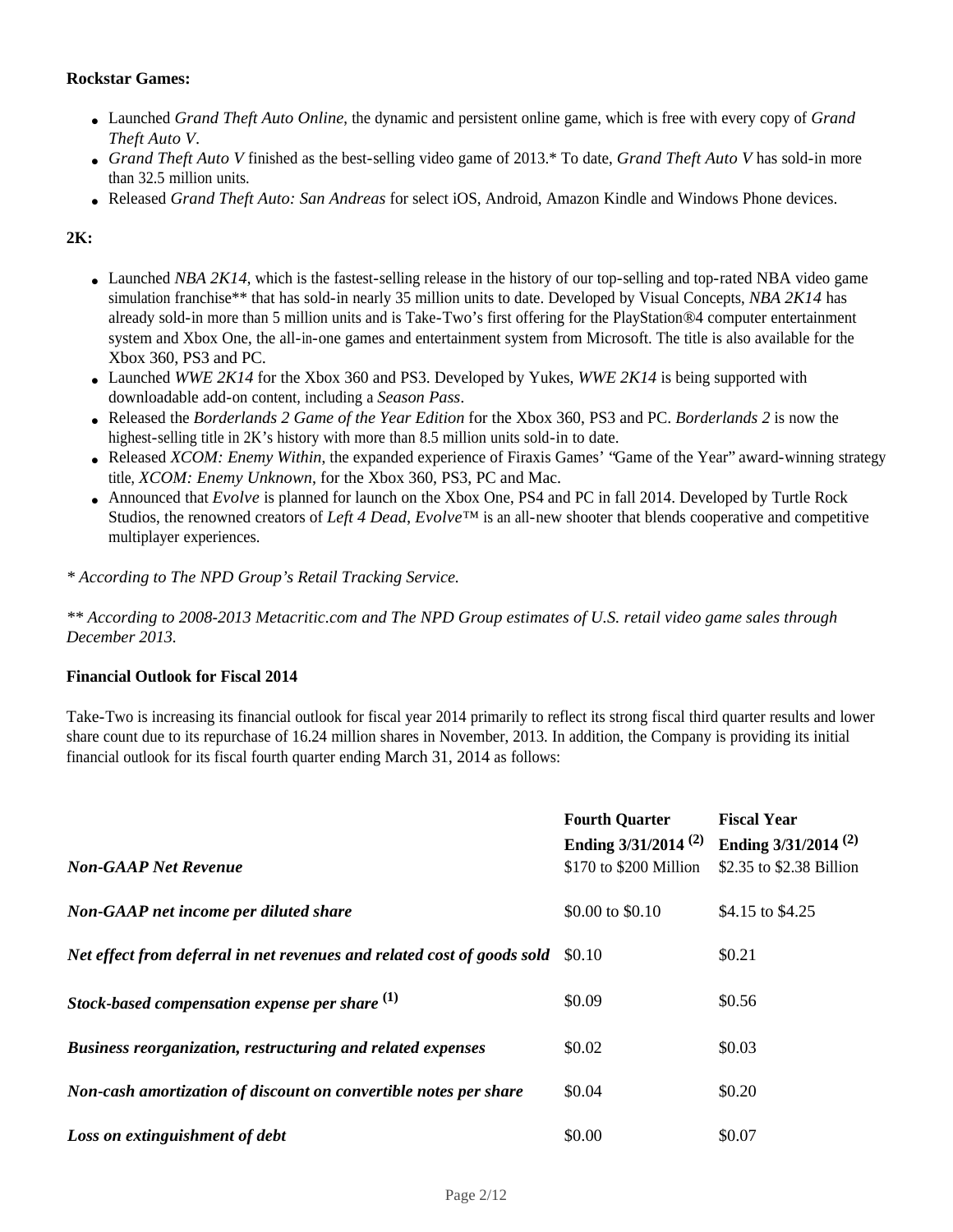| Gain on convertible note hedge and warrants, net | \$0.00 | $(\$0.04)$ |
|--------------------------------------------------|--------|------------|
| Non-cash tax expense per share                   | \$0.00 | \$0.02     |

1) restricted shares previously granted to ZelnickMedia that are subject to variable accounting. Actual expense to be recorded in The Company's stock-based compensation expense for the periods above includes the cost of approximately 1.9 million

- connection with these shares is dependent upon several factors, including future changes in Take-Two's stock price. In connection with the redemption of the Company's 4.375% Notes, the weighted average fully diluted share count used to calculate all Non-GAAP per share amounts includes the 12.93 million shares underlying the 4.375% Notes through June 12,
- 2) 2013 (notice of redemption date) and the 3.2 million shares ultimately issued upon conversion of the 4.375% Notes subsequent to June 12, 2013.

Key assumptions and dependencies underlying the Company's financial outlook include: the timely delivery of the titles included in this financial outlook; the ability to develop and publish products that capture market share for video game and computer entertainment systems; and stable foreign exchange rates. See also "Cautionary Note Regarding Forward Looking Statements" below.

### **Product Releases**

The following titles were released since October 1, 2013:

| Label             | <b>Title</b>                                                                           | <b>Platforms</b>                   | <b>Release Date</b>  |
|-------------------|----------------------------------------------------------------------------------------|------------------------------------|----------------------|
| Rockstar<br>Games | <b>Grand Theft Auto Online</b>                                                         | Xbox 360, PS3                      | October 1, 2013      |
| 2K                | <b>NBA 2K14</b>                                                                        | Xbox 360, PS3, PC, iOS,<br>Android | October 1, 2013*     |
| 2K                | Borderlands 2 Game of the Year Edition                                                 | Xbox 360, PS3, PC                  | October 8, 2013*     |
| 2K                | The Bureau: XCOM Declassified Hanger 6 R&D (DLC)                                       | Xbox 360                           | October 8, 2013      |
| 2K                | XCOM: Enemy Unknown for iOS Multiplayer Update                                         | iOS                                | October 10, 2013     |
| 2K                | NBA 2K14 Superfan Pack                                                                 | Xbox 360, PS3                      | October 15, 2013     |
| 2K                | Sid Meier's Civilization V: Scrambled Continents (DLC)                                 | PC                                 | October 17, 2013     |
| 2K                | Borderlands 2: Headhunter 1: TK Baha's Bloody<br>Harvest (DLC)                         | Xbox 360, PS3, PC                  | October 22, 2013     |
| 2K                | Holiday Bundle: Spec Ops $\mathfrak{B}$ : The Line, Mafia II &<br><b>Borderlands 2</b> | Xbox 360, PS3                      | October 22, 2013     |
| 2K                | Holiday Bundle: BioShock, Borderlands 2 & XCOM:<br>Enemy Unknown                       | Xbox 360, PS3                      | October 22, 2013     |
| 2K                | Holiday Bundle: BioShock 2, The Darkness IIIM &<br>Mafia II                            | Xbox 360, PS3                      | October 22, 2013     |
| 2K                | Holiday Bundle: XCOM: Enemy Unknown & Sid<br>Meier's Civilization V                    | PC                                 | October 22, 2013     |
| 2K                | <b>WWE 2K14</b>                                                                        | Xbox 360, PS3                      | October 29,<br>2013* |
| 2K                | MyNBA 2K14                                                                             | iOS, Google Play, Android          | November 1,<br>2013  |
| 2K                | Sid Meier's Ace Patrol: Pacific Skies                                                  | PC (Steam exclusive)               | November 5,<br>2013  |
| 2K                | Sid Meier's Civilization V: Scrambled Nations (DLC)                                    | PC                                 | November 5,<br>2013  |
| 2K                | Sid Meier's Ace Patrol: Pacific Skies                                                  | iOS                                | November 7,<br>2013  |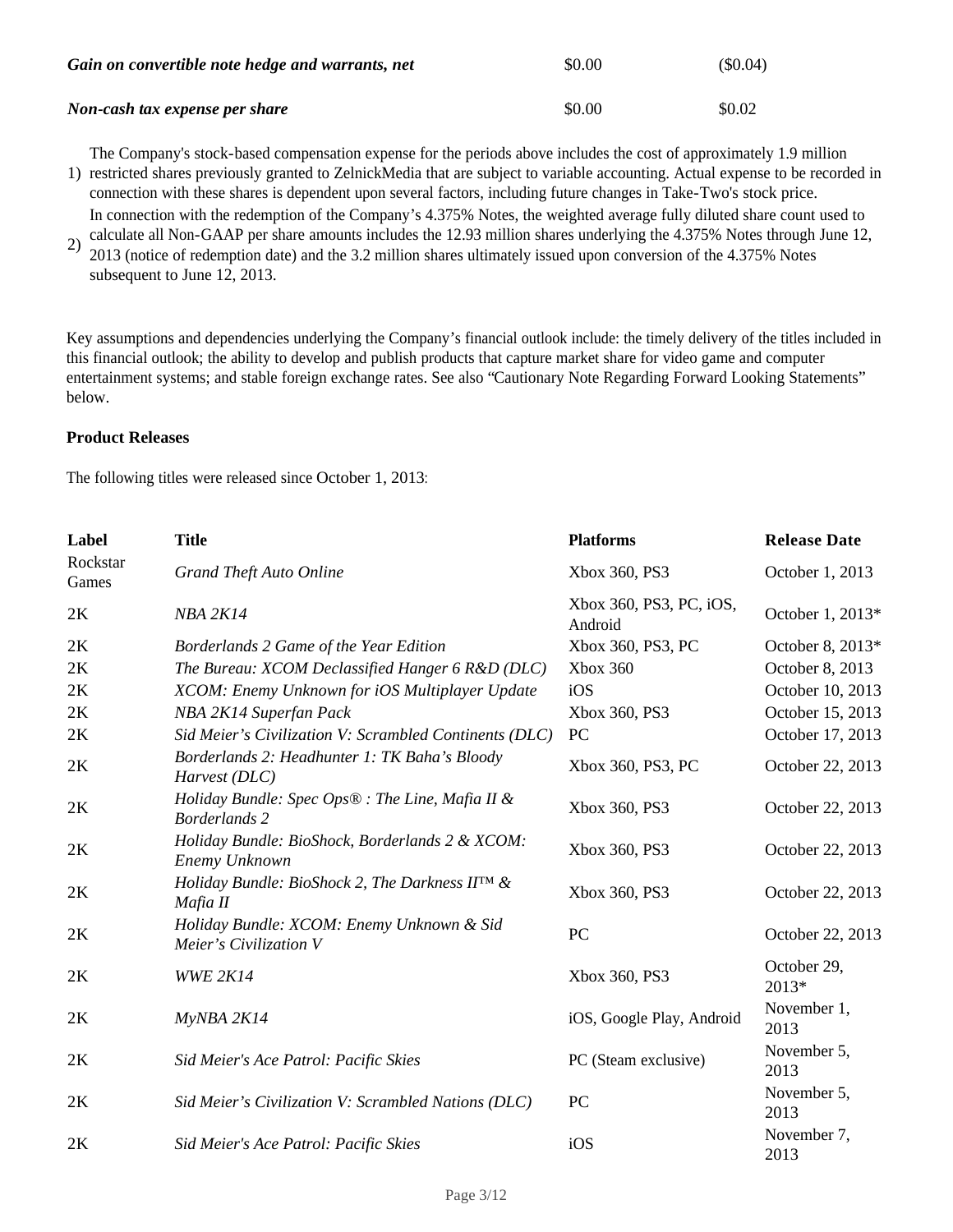| 2K                | BioShock Infinite: Burial at Sea – Episode 1 (DLC)                   | Xbox 360, PS3, PC         | November 12,<br>2013  |
|-------------------|----------------------------------------------------------------------|---------------------------|-----------------------|
| 2K                | XCOM: Enemy Within                                                   | Xbox 360, PS3, PC, Mac    | November 12,<br>2013* |
| 2K                | WWE 2K14: nWo Pack (DLC)                                             | Xbox 360, PS3             | November 12,<br>2013  |
| 2K                | <b>NBA 2K14</b>                                                      | PS4                       | November 15,<br>2013  |
| 2K                | <b>NBA 2K14</b>                                                      | Xbox One                  | November 19,<br>2013  |
| 2K                | Borderlands 2: Headhunter 2: Wattle Gobbler (DLC)                    | Xbox 360, PS3, PC         | November 26,<br>2013  |
| 2K                | WWE 2K14: WWE Superstars and Moves Pack (DLC)                        | Xbox 360, PS3             | December 3,<br>2013   |
| Rockstar<br>Games | Grand Theft Auto: San Andreas                                        | iOS                       | December 12,<br>2013  |
| 2K                | Sensei Wars©                                                         | iOS, Google Play, Android | December 12,<br>2013  |
| 2K                | Borderlands 2: Headhunter 3: How Marcus Saved<br>Mercenary Day (DLC) | Xbox 360, PS3, PC, Mac    | December 17,<br>2013  |
| Rockstar<br>Games | Grand Theft Auto: San Andreas                                        | Android, Kindle           | December 20,<br>2013  |
| 2K                | WWE 2K14: WWE Legends and Creations Pack (DLC)                       | Xbox 360, PS3             | January 7, 2014       |
| Rockstar<br>Games | Grand Theft Auto: San Andreas                                        | <b>Windows Phone</b>      | January 27, 2014      |

*\*North American release date; international release date typically follows three days after.*

Take-Two's lineup of future titles announced to date includes:

| Label | <b>Title</b>                                            | <b>Platforms</b>                    | <b>Release Date</b> |
|-------|---------------------------------------------------------|-------------------------------------|---------------------|
| 2K    | Sid Meier's Civilization V: The Complete Edition        | PC.                                 | February 4, 2014    |
| 2K    | Borderlands 2 & Dishonored™ Bundle                      | Xbox 360, PS3, PC February 11, 2014 |                     |
| 2K    | The Elder Scrolls® V: Skyrim & BioShock Infinite Bundle | Xbox 360, PS3, PC February 11, 2014 |                     |
| 2K    | XCOM: Enemy Unknown: The Complete Edition               | PC.                                 | March 4, 2014       |
| 2K    | BioShock Infinite: Burial at Sea – Episode 2 (DLC)      | Xbox 360, PS3, PC                   | TBA                 |
| 2K    | Evolve                                                  | Xbox One, PS4, PC                   | Fall 2014           |
| 2K    | <i>NBA 2K15</i>                                         | <b>TBA</b>                          | Fiscal 2015         |
| 2K    | <b>WWE 2K15</b>                                         | <b>TBA</b>                          | Fiscal 2015         |

# **Conference Call**

Take-Two will host a conference call today at 4:30 p.m. Eastern Time to review these results and discuss other topics. The call can be accessed by dialing (877) 407-0984 or (201) 689-8577. A live listen-only webcast of the call will be available by visiting http://ir.take2games.com and a replay will be available following the call at the same location.

# **Non-GAAP Financial Measures**

In addition to reporting financial results in accordance with U.S. generally accepted accounting principles (GAAP), the Company uses Non-GAAP measures of financial performance. The Company believes that these Non-GAAP financial measures, when taken into consideration with the corresponding GAAP financial measures, are important in gaining an understanding of the Company's ongoing business. These Non-GAAP financial measures also provide for comparative results from period to period.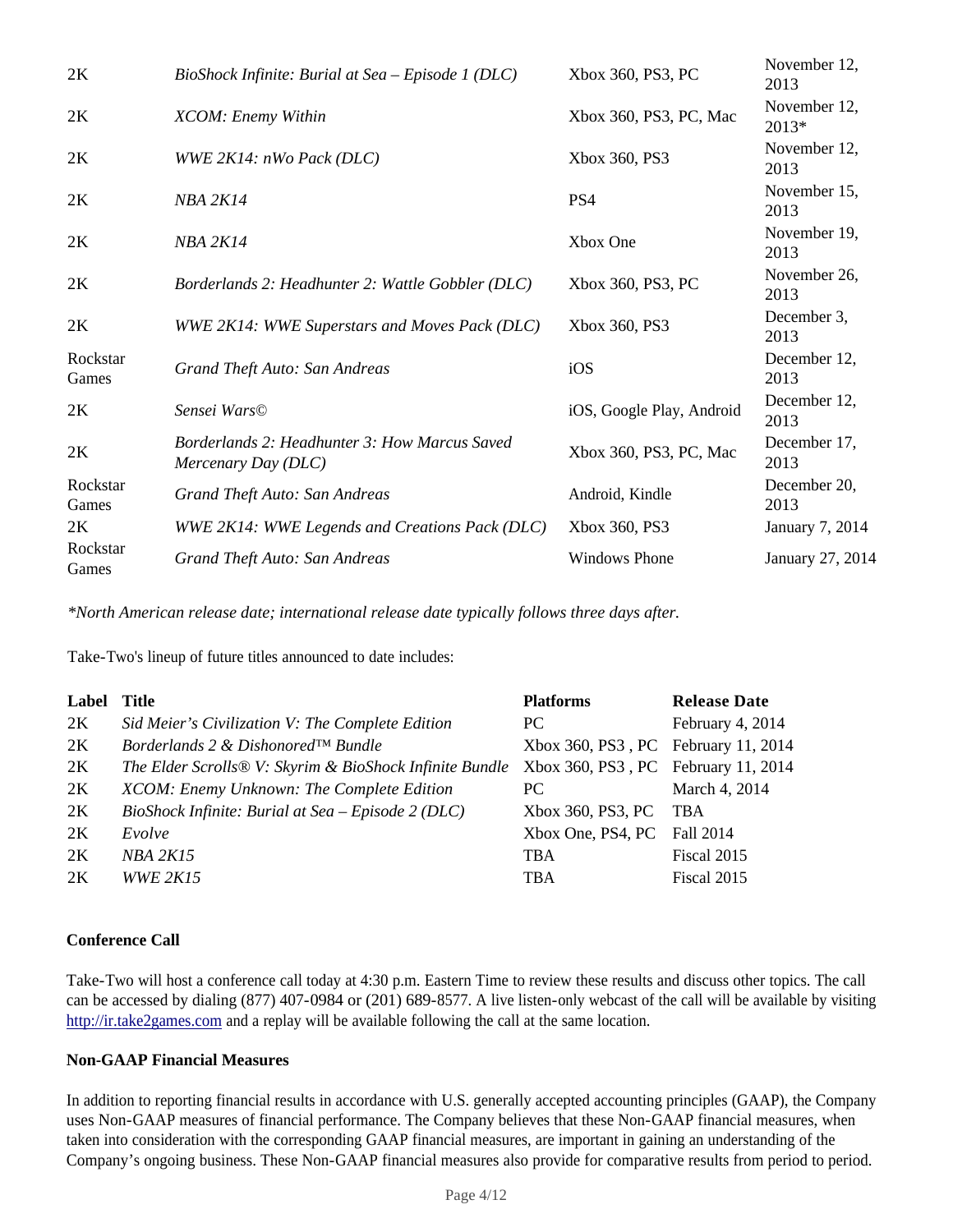Therefore, the Company believes it is appropriate to exclude the impact of certain items as follows:

- *Net effect from deferral in net revenues and related cost of goods sold* the Company defers revenue and related costs from the sale of certain titles that have undelivered elements upon the sale of the game and recognizes that revenue upon the delivery of the undelivered elements. As there is no impact to the Company's operating cash flow, management excludes the impact of deferred net revenue and related costs from its Non-GAAP financial measures when evaluating the Company's operating performance, when planning, forecasting and analyzing future periods, and when assessing the performance of its management team. In addition, we believe that these Non-GAAP financial measures provide a more timely indication of trends in our business, provide comparability with the way our business is measured by analysts, and provide consistency with industry data sources.
- *Stock-based compensation* the Company does not consider stock-based compensation charges when evaluating business performance and management does not contemplate stock-based compensation expense in its short- and longterm operating plans. As a result, the Company has excluded such expenses from its Non-GAAP financial measures.
- *Business reorganization, restructuring and related expenses*  although the Company has incurred business reorganization expenses in the past, each charge relates to a discrete event based on a unique set of business objectives. Management does not believe these charges reflect the Company's primary business, ongoing operating results or future outlook. As such, the Company believes it is appropriate to exclude these expenses and related charges from its Non-GAAP financial measures.
- *Non-cash amortization of discount on convertible notes* the Company records non-cash amortization of discount on convertible notes as interest expense in addition to the interest expense already recorded for coupon payments. The Company excludes the non-cash portion of the interest expense from its Non-GAAP financial measures because these amounts are unrelated to its ongoing business operations.
- *Loss on extinguishment of debt* the Company recorded a loss on extinguishment of debt as a result of settling its 4.375% Convertible Notes in August 2013. The Company excludes the impact of such transactions when evaluating the Company's operating performance. Management does not believe this loss reflects the Company's primary business, ongoing operating results or future outlook. As such, the Company believes it is appropriate to exclude this loss from its Non-GAAP financial measures.
- *Gain on convertible note hedge and warrants, net* the Company entered into unwind agreements with respect to its convertible note hedge and warrant transactions. As a result of the unwind agreements, these transactions were accounted for as derivatives whereby gains and losses resulting from changes in the fair value were reported in gain on convertible note hedge and warrants, net. The Company excludes the impact of such transactions when evaluating the Company's operating performance. Management does not believe these gains and losses reflect the Company's primary business, ongoing operating results or future outlook. As such, the Company believes it is appropriate to exclude these gains and losses from its Non-GAAP financial measures.
- *Non-cash tax expense for the impact of deferred tax liabilities associated with tax deductible amortization of goodwill* – due to the nature of the adjustment as well as the expectation that it will not have any cash impact in the foreseeable future, the Company believes it is appropriate to exclude this expense from its Non-GAAP financial measures*.*
- *Income (loss) from discontinued operations* the Company does not engage in sales of subsidiaries on a regular basis and therefore believes it is appropriate to exclude such gains (losses) from its Non-GAAP financial measures. As the Company is no longer active in its discontinued operations, it believes it is appropriate to exclude income (losses) thereon from its Non-GAAP financial measures.

These Non-GAAP financial measures are not intended to be considered in isolation from, as a substitute for, or superior to, GAAP results. These Non-GAAP financial measures may be different from similarly titled measures used by other companies.

# **About Take-Two Interactive Software**

Headquartered in New York City, Take-Two Interactive Software, Inc. is a leading developer, marketer and publisher of interactive entertainment for consumers around the globe. The Company develops and publishes products through its two whollyowned labels Rockstar Games and 2K. Our products are designed for console systems, handheld gaming systems and personal computers, including smartphones and tablets, and are delivered through physical retail, digital download, online platforms and cloud streaming services. The Company's common stock is publicly traded on NASDAQ under the symbol TTWO. For more corporate and product information please visit our website at http://www.take2games.com.

All trademarks and copyrights contained herein are the property of their respective holders.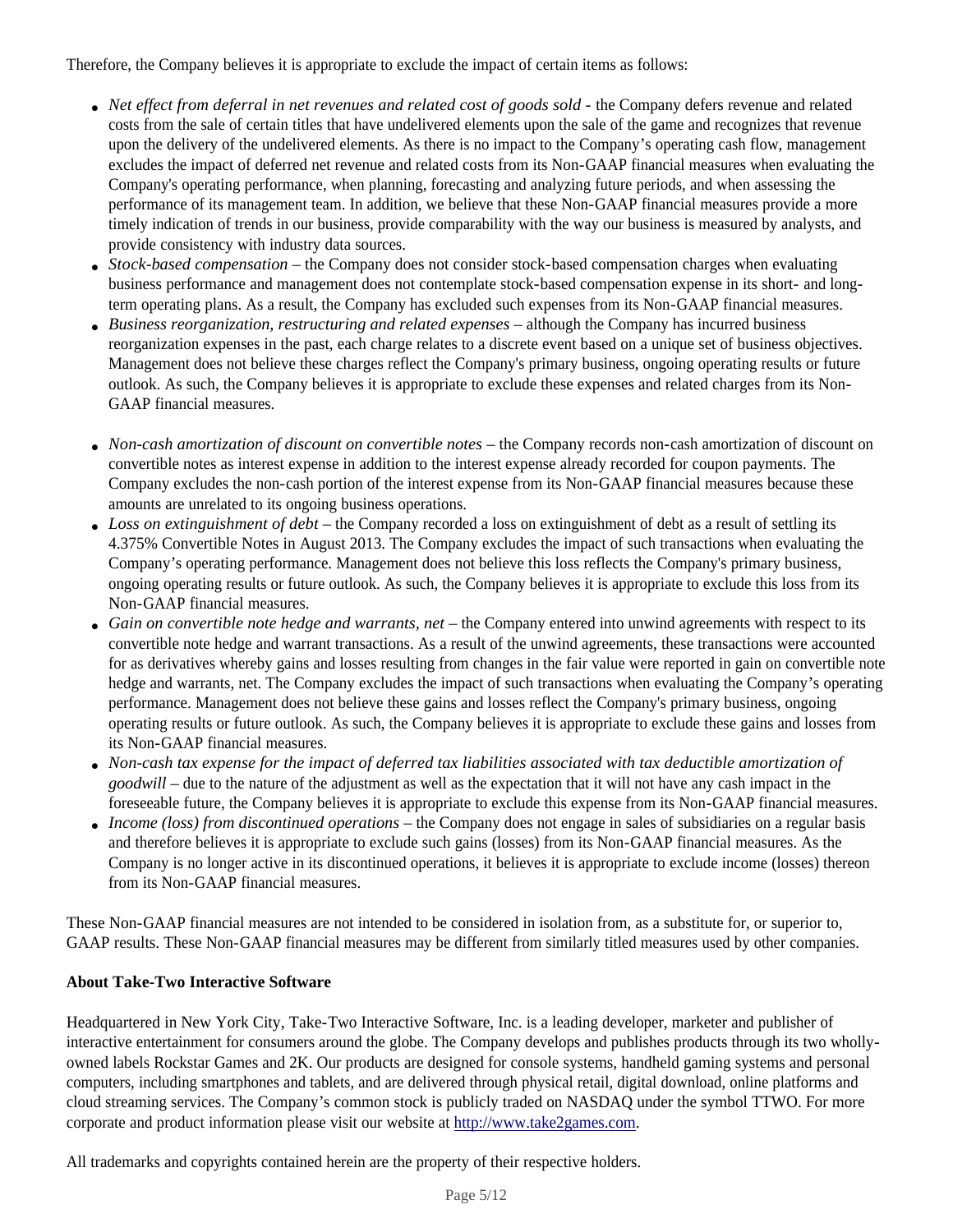#### **Cautionary Note Regarding Forward-Looking Statements**

The statements contained herein which are not historical facts are considered forward-looking statements under federal securities laws and may be identified by words such as "anticipates," "believes," "estimates," "expects," "intends," "plans," "potential," "predicts," "projects," "seeks," "will," or words of similar meaning and include, but are not limited to, statements regarding the outlook for the Company's future business and financial performance. Such forward-looking statements are based on the current beliefs of our management as well as assumptions made by and information currently available to them, which are subject to inherent uncertainties, risks and changes in circumstances that are difficult to predict. Actual outcomes and results may vary materially from these forward-looking statements based on a variety of risks and uncertainties including: our dependence on key management and product development personnel, our dependence on our Grand Theft Auto products and our ability to develop other hit titles for current and next-generation platforms, the timely release and significant market acceptance of our games, the ability to maintain acceptable pricing levels on our games, our ability to raise capital if needed and risks associated with international operations. Other important factors and information are contained in the Company's Annual Report on Form 10-K for the fiscal year ended March 31, 2013, in the section entitled "Risk Factors," the Company's Quarterly Report on Form 10-Q for the fiscal quarter ended September 30, 2013, and the Company's other periodic filings with the SEC, which can be accessed at www.take2games.com. All forward-looking statements are qualified by these cautionary statements and apply only as of the date they are made. The Company undertakes no obligation to update any forward-looking statement, whether as a result of new information, future events or otherwise.

# **TAKE-TWO INTERACTIVE SOFTWARE, INC. and SUBSIDIARIES CONSOLIDATED STATEMENTS OF OPERATIONS (Unaudited)**

**(in thousands, except per share amounts)**

|                                                                 | <b>Three months ended December</b><br>31, |  |           | <b>Nine months ended December</b><br>31, |             |               |           |               |
|-----------------------------------------------------------------|-------------------------------------------|--|-----------|------------------------------------------|-------------|---------------|-----------|---------------|
|                                                                 | 2013                                      |  | 2012      |                                          | 2013        |               | 2012      |               |
| Net revenue                                                     | \$1,863,869                               |  | \$415,773 |                                          | \$2,155,360 |               | \$914,996 |               |
| Cost of goods sold:                                             |                                           |  |           |                                          |             |               |           |               |
| Internal royalties                                              | 502,169                                   |  | 7,903     |                                          | 510,371     |               | 9,261     |               |
| Product costs                                                   | 374,710                                   |  | 99,020    |                                          | 438,839     |               | 244,593   |               |
| Software development costs and royalties                        | 200,333                                   |  | 77,641    |                                          | 305,151     |               | 260,180   |               |
| Licenses                                                        | 42,522                                    |  | 31,735    |                                          | 51,678      |               | 47,483    |               |
| Total cost of goods sold                                        | 1,119,734                                 |  | 216,299   |                                          | 1,306,039   |               | 561,517   |               |
| Gross profit                                                    | 744,135                                   |  | 199,474   |                                          | 849,321     |               | 353,479   |               |
| Selling and marketing                                           | 70,476                                    |  | 60,724    |                                          | 213,419     |               | 205,582   |               |
| General and administrative                                      | 34,718                                    |  | 32,880    |                                          | 110,601     |               | 106,891   |               |
| Research and development                                        | 29,233                                    |  | 22,369    |                                          | 76,624      |               | 57,001    |               |
| Depreciation and amortization                                   | 3,413                                     |  | 2,509     |                                          | 9,837       |               | 7,828     |               |
| Total operating expenses                                        | 137,840                                   |  | 118,482   |                                          | 410,481     |               | 377,302   |               |
| Income (loss) from operations                                   | 606,295                                   |  | 80,992    |                                          | 438,840     |               | (23, 823) | $\lambda$     |
| Interest and other, net                                         | (5,949)                                   |  | (8,094)   | $\lambda$                                | (26, 018)   | $\mathcal{L}$ | (23, 562) | $\rightarrow$ |
| Loss on extinguishment of debt                                  |                                           |  |           |                                          | (9,014)     |               |           |               |
| Gain on convertible note hedge and warrants, net                |                                           |  |           |                                          | 3,461       |               |           |               |
| Income (loss) from continuing operations before<br>income taxes | 600,346                                   |  | 72,898    |                                          | 407,269     |               | (47, 385) | $\lambda$     |
| Provision for income taxes                                      | 21,902                                    |  | 2,021     |                                          | 14,804      |               | 4,947     |               |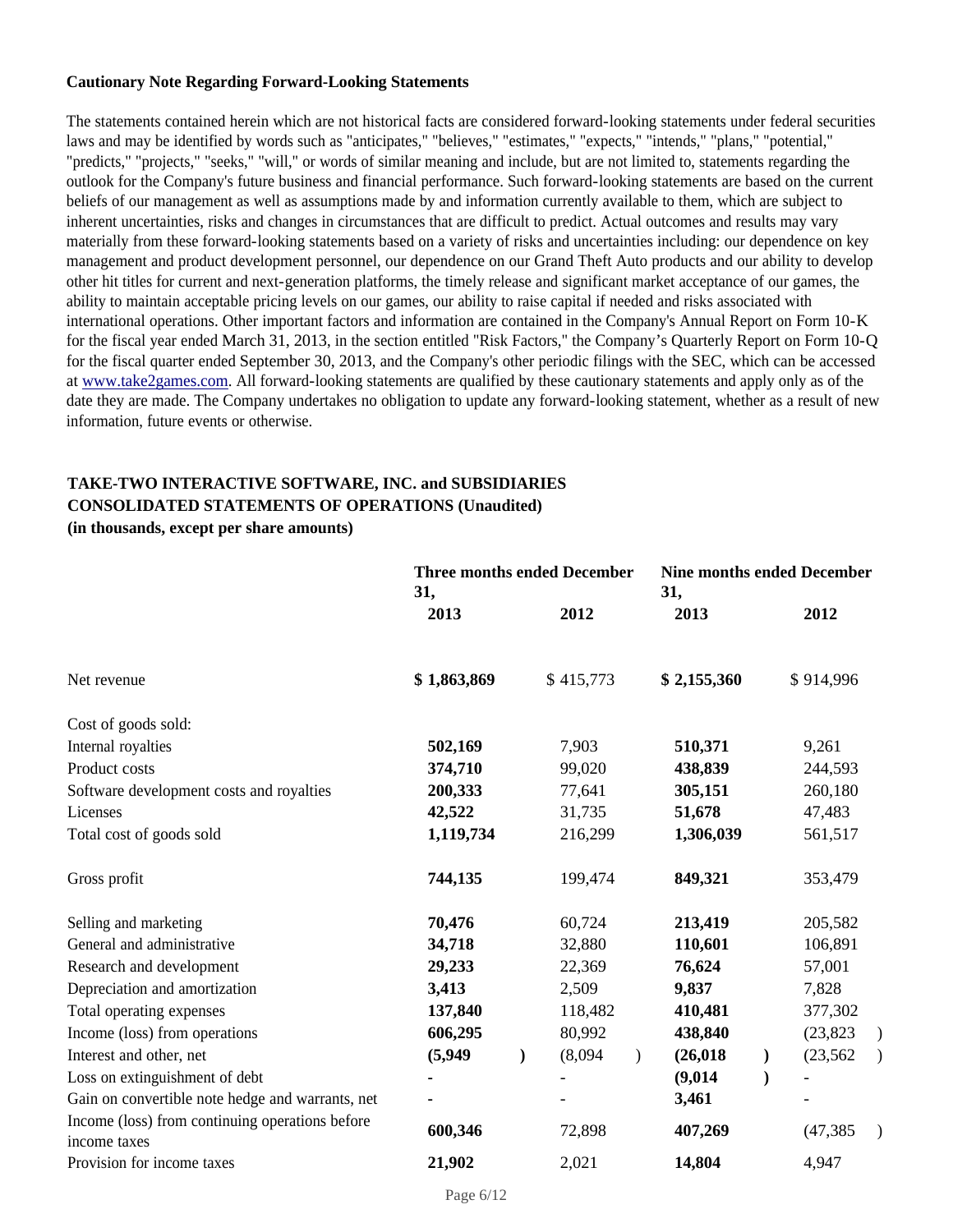| Income (loss) from continuing operations                    | 578,444   | 70,877   | 392,465   | (52, 332)                    |  |
|-------------------------------------------------------------|-----------|----------|-----------|------------------------------|--|
| (Loss) income from discontinued operations, net of<br>taxes | (18)      | 488      | (73)      | 368                          |  |
| Net income (loss)                                           | \$578,426 | \$71,365 | \$392,392 | \$ (51,964)<br>$\rightarrow$ |  |
| Earnings (loss) per share:                                  |           |          |           |                              |  |
| Continuing operations                                       | \$5.88    | \$0.76   | \$4.02    | \$ (0.61)                    |  |
| Discontinued operations                                     |           |          |           |                              |  |
| Basic earnings (loss) per share                             | \$5.88    | \$0.76   | \$4.02    | \$ (0.61)<br>$\lambda$       |  |
| Continuing operations                                       | \$4.69    | \$0.66   | \$3.29    | \$ (0.61)                    |  |
| Discontinued operations                                     |           |          |           |                              |  |
| Diluted earnings (loss) per share $(1)$                     | \$4.69    | \$0.66   | \$3.29    | \$ (0.61)                    |  |
| Weighted average shares outstanding: $(2)$                  |           |          |           |                              |  |
| <b>Basic</b>                                                | 98,290    | 93,338   | 97,529    | 85,382                       |  |
| Diluted                                                     | 125,042   | 119,359  | 127,833   | 85,382                       |  |

**For the three months ended December 31, 2013, diluted EPS has been calculated using the "if-converted" method as a result of the issuances of the 1.75% Convertible Notes in November 2011 (the "1.75% Convertible Notes")** 

**(1) and 1.00% Convertible Notes in June 2013 (the "1.00% Convertible Notes and together with the 1.75% Convertible Notes, the "1.75% and 1.00% Convertible Notes"). The three months ended December 31, 2013 diluted net income has been adjusted by \$7,418 related to interest and debt issuance costs, net of tax. The shares used for computing the three months ended December 31, 2013 diluted EPS include 26,455 shares related to the potential dilution from the 1.75% and 1.00% Convertible Notes.**

**For the three months ended December 31, 2012, diluted EPS has been calculated using the "if-converted" method as a result of the issuances of the 4.375% Convertible Notes in June 2009 (the "4.375% Convertible Notes") and the 1.75% Convertible Notes in November 2011 (the "1.75% Convertible Notes" and together with the 4.375% Convertible Notes, the "4.375% and 1.75% Convertible Notes") for which diluted net income has been adjusted by \$7,834 related to interest and debt issuance costs, net of tax. The shares used for computing the three months ended December 31, 2012 diluted EPS include 26,021 shares related to the potential dilution from the 4.375% and 1.75% Convertible Notes.**

**For the nine months ended December 31, 2013, diluted EPS has been calculated using the "if-converted" method as a result of the issuances of the 4.375% Convertible Notes in June 2009 (the "4.375% Convertible Notes"), the 1.75% Convertible Notes in November 2011 (the "1.75% Convertible Notes") and 1.00% Convertible Notes in June 2013 (the "1.00% Convertible Notes and together with the 4.375% Convertible Notes and 1.75% Convertible Notes, the "Convertible Notes"). For the nine months ended December 31, 2013 diluted net income has been adjusted by \$26,221 related to interest and debt issuance costs, net of tax. In connection with the redemption of the Company's 4.375% Convertible Notes, diluted EPS has been calculated using the weighted average for the 12,927 shares underlying the 4.375% Convertible Notes through August 30, 2013 (redemption date). Subsequent to August 30, 2013, diluted EPS has been calculated using the weighted average for the 3,217 shares ultimately issued upon conversion of Company's 4.375% Convertible Notes. The shares used for computing the nine months ended December 31, 2013, diluted EPS include 29,810 shares related to the potential dilution from the Convertible Notes.**

**The "if-converted" method was not used for the nine months ended December 31, 2012 as the assumed conversion would have been anti-dilutive.**

**(2) For the three and nine months ended December 31, 2013 and the three months ended December 31, 2012, the diluted shares used in the computation of EPS include participating shares of 13,230, of 10,559 and of 7,596, respectively.**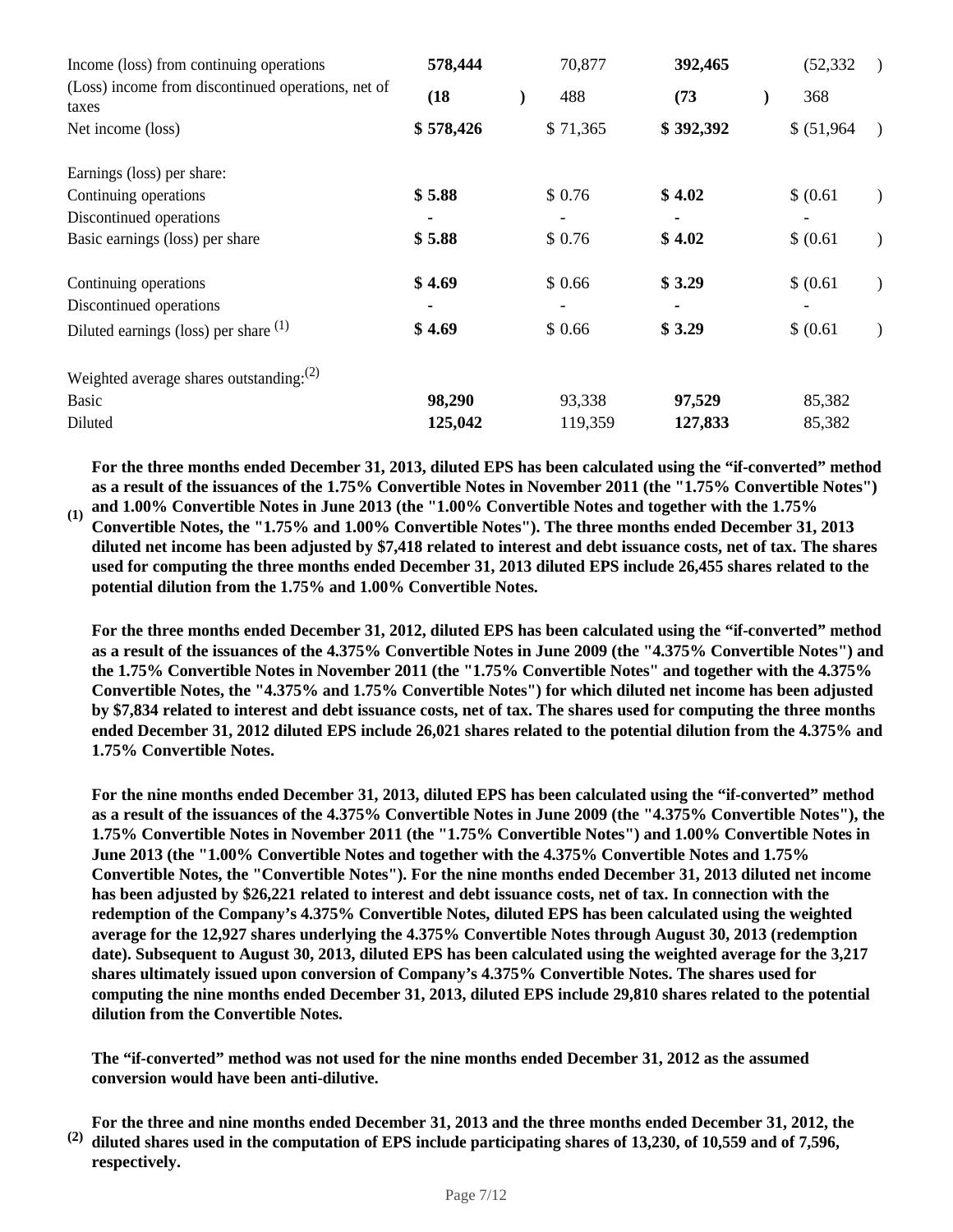|                                      |            | Three months ended December 31, Nine months ended December 31, |       |      |
|--------------------------------------|------------|----------------------------------------------------------------|-------|------|
| <b>OTHER INFORMATION</b>             | 2013       | 2012                                                           | 2013  | 2012 |
| Geographic revenue mix               |            |                                                                |       |      |
| <b>United States</b>                 | 44%        | 65%                                                            | 46%   | 58%  |
| International                        | 56%        | 35%                                                            | 54%   | 42%  |
| Platform revenue mix                 |            |                                                                |       |      |
| Console                              | 97%        | 80%                                                            | 93%   | 80%  |
| PC and other                         | 3%         | 18%                                                            | $7\%$ | 18%  |
| Handheld                             | $0\%$      | 2%                                                             | $0\%$ | 2%   |
| Net revenue by distribution channel: |            |                                                                |       |      |
| Physical retail and other            | <b>93%</b> | 78%                                                            | 87%   | 80%  |
| Digital online                       | 7%         | 22%                                                            | 13%   | 20%  |

# **TAKE-TWO INTERACTIVE SOFTWARE, INC. and SUBSIDIARIES CONSOLIDATED BALANCE SHEETS**

# **(in thousands, except per share amounts)**

|                                                                                                                           | <b>December</b><br>31, | March 31,   |  |
|---------------------------------------------------------------------------------------------------------------------------|------------------------|-------------|--|
|                                                                                                                           | 2013                   | 2013        |  |
| <b>ASSETS</b>                                                                                                             | (Unaudited)            |             |  |
| Current assets:                                                                                                           |                        |             |  |
| Cash and cash equivalents                                                                                                 | \$972,170              | \$402,502   |  |
| Accounts receivable, net of allowances of \$129,422 and \$64,081 at December 31, 2013 and<br>March 31, 2013, respectively | 189,519                | 189,596     |  |
| Inventory                                                                                                                 | 45,035                 | 30,218      |  |
| Software development costs and licenses                                                                                   | 92,767                 | 198,955     |  |
| Prepaid expenses and other                                                                                                | 246,165                | 44,881      |  |
| Total current assets                                                                                                      | 1,545,656              | 866,152     |  |
| Fixed assets, net                                                                                                         | 38,768                 | 25,362      |  |
| Software development costs and licenses, net of current portion                                                           | 101,075                | 95,241      |  |
| Goodwill                                                                                                                  | 226,835                | 225,992     |  |
| Other intangibles, net                                                                                                    | 5,297                  | 8,827       |  |
| Other assets                                                                                                              | 67,720                 | 56,265      |  |
| Total assets                                                                                                              | \$1,985,351            | \$1,277,839 |  |
| <b>LIABILITIES AND STOCKHOLDERS' EQUITY</b>                                                                               |                        |             |  |
| Current liabilities:                                                                                                      |                        |             |  |
| Accounts payable                                                                                                          | \$42.850               | \$79932     |  |

| Accounts payable                               | \$42,850 | \$79.932 |
|------------------------------------------------|----------|----------|
| Accrued expenses and other current liabilities | 598.437  | 228.916  |
| Deferred revenue                               | 51.366   | 26.919   |
| Liabilities of discontinued operations         | 827      | 1.232    |
| Total current liabilities                      | 693.480  | 336.999  |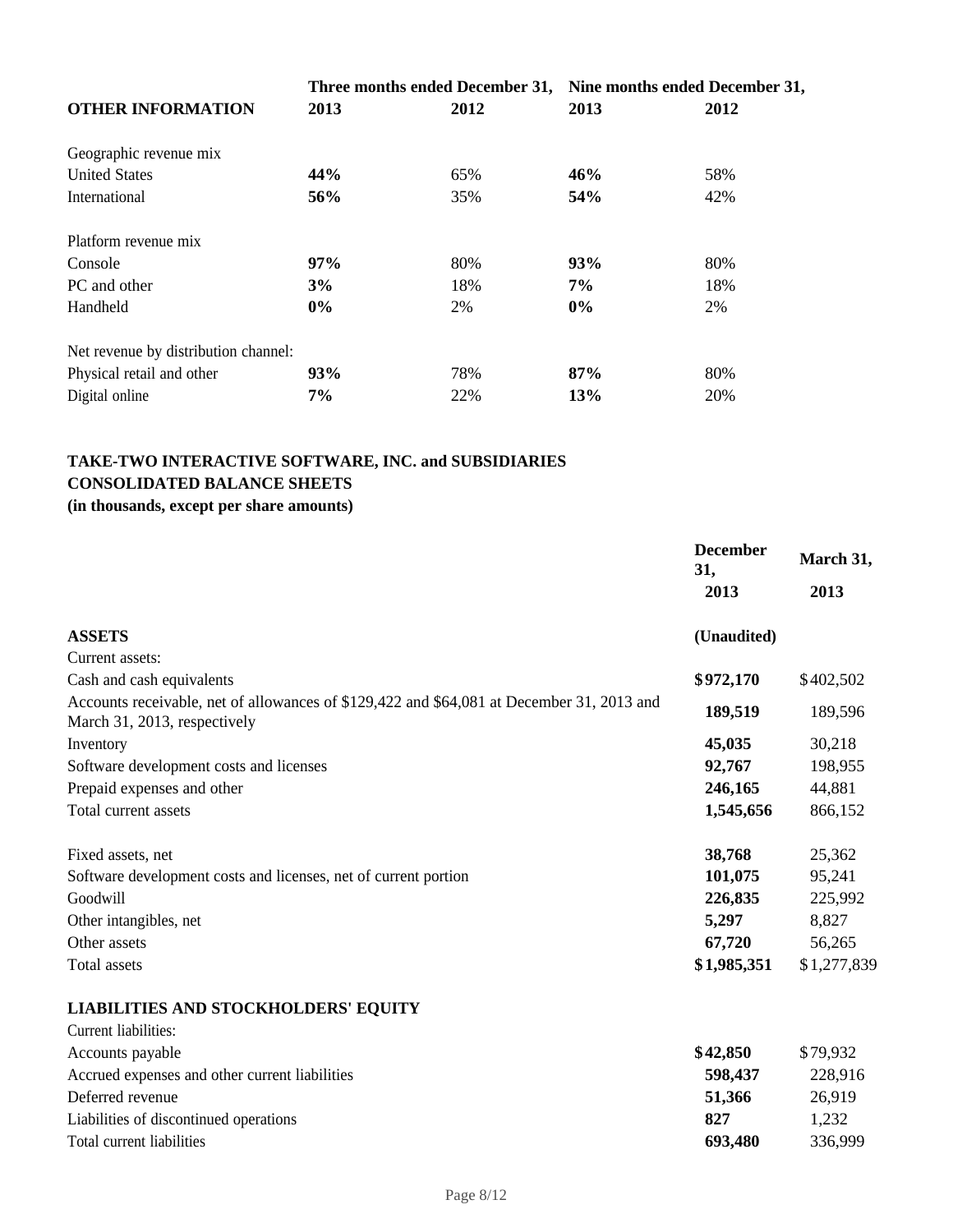| Long-term debt<br>Other long-term liabilities<br>Liabilities of discontinued operations, net of current portion<br>Total liabilities                                                  | 448,737<br>21,135<br>1,163,352 | 335,202<br>17,087<br>556<br>689,844 |
|---------------------------------------------------------------------------------------------------------------------------------------------------------------------------------------|--------------------------------|-------------------------------------|
| Commitments and contingencies                                                                                                                                                         |                                |                                     |
| Stockholders' equity:                                                                                                                                                                 |                                |                                     |
| Preferred stock, \$.01 par value, 5,000 shares authorized                                                                                                                             |                                |                                     |
| Common stock, \$.01 par value, 200,000 shares authorized; 104,787 and 93,743 shares issued<br>and 88,549 and 93,743 outstanding at December 31, 2013 and March 31, 2013, respectively | 1,048                          | 937                                 |
| Additional paid-in capital                                                                                                                                                            | 944,010                        | 832,460                             |
| Retained earnings (accumulated deficit)                                                                                                                                               | 151,562                        | (240, 830)                          |
| Treasury stock, at cost (16,238 common shares at December 31, 2013)                                                                                                                   | (276, 836)                     |                                     |
| Accumulated other comprehensive income (loss)                                                                                                                                         | 2,215                          | (4,572)                             |
| Total stockholders' equity                                                                                                                                                            | 821,999                        | 587,995                             |
| Total liabilities and stockholders' equity                                                                                                                                            | \$1,985,351                    | \$1,277,839                         |

# **TAKE-TWO INTERACTIVE SOFTWARE, INC. and SUBSIDIARIES CONSOLIDATED STATEMENTS OF CASH FLOWS (Unaudited) (in thousands)**

|                                                                                          | Nine months ended December 31,<br>2013 |               | 2012        |  |
|------------------------------------------------------------------------------------------|----------------------------------------|---------------|-------------|--|
| <b>Operating activities:</b>                                                             |                                        |               |             |  |
| Net income (loss)                                                                        | \$392,392                              |               | \$ (51,964) |  |
| Adjustments to reconcile net income (loss) to net cash provided by operating activities: |                                        |               |             |  |
| Amortization and impairment of software development costs and licenses                   | 252,229                                |               | 189,319     |  |
| Depreciation and amortization                                                            | 9,837                                  |               | 7,828       |  |
| Loss (gain) from discontinued operations                                                 | 73                                     |               | (368)       |  |
| Amortization and impairment of intellectual property                                     | 3,375                                  |               | 6,678       |  |
| Stock-based compensation                                                                 | 57,594                                 |               | 22,778      |  |
| Deferred income taxes                                                                    | (5, 487)                               | $\mathcal{L}$ | 24          |  |
| Amortization of discount on Convertible Notes                                            | 17,507                                 |               | 13,971      |  |
| Amortization of debt issuance costs                                                      | 1,510                                  |               | 1,521       |  |
| Loss on extinguishment of debt                                                           | 9,014                                  |               |             |  |
| Gain on convertible note hedge and warrants, net                                         | (3,461)                                |               |             |  |
| Other, net                                                                               | (414)                                  |               | 735         |  |
| Changes in assets and liabilities, net of effect from purchases of businesses:           |                                        |               |             |  |
| Accounts receivable                                                                      | 77                                     |               | (49,206)    |  |
| Inventory                                                                                | (14, 817)                              | $\mathcal{F}$ | (7,210)     |  |
| Software development costs and licenses                                                  | (151, 275)                             | $\mathcal{L}$ | (150, 479)  |  |
| Prepaid expenses, other current and other non-current assets                             | (205, 948)                             | $\mathcal{L}$ | (498)       |  |
| Deferred revenue                                                                         | 24,447                                 |               | 12,484      |  |
| Accounts payable, accrued expenses and other liabilities                                 | 345,174                                |               | 47,072      |  |
| Net cash used in discontinued operations                                                 | (1,034)                                | $\mathcal{L}$ | (1,223)     |  |
| Net cash provided by operating activities                                                | 730,793                                |               | 41,462      |  |
| <b>Investing activities:</b>                                                             |                                        |               |             |  |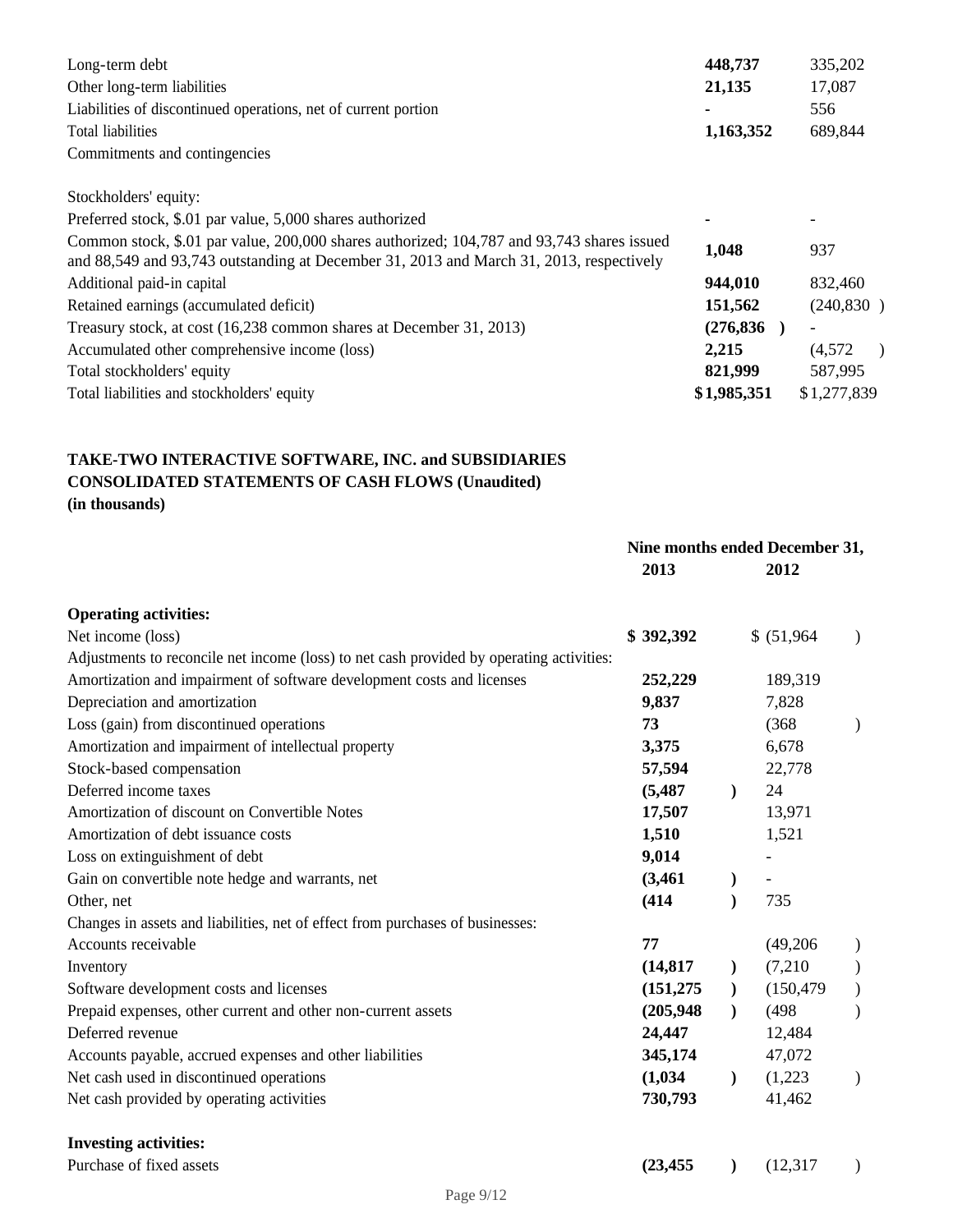| Payments in connection with business combinations, net of cash acquired    | (1,000)    |                          |  |
|----------------------------------------------------------------------------|------------|--------------------------|--|
| Net cash used in investing activities                                      | (24, 455)  | (12,317)                 |  |
| <b>Financing activities:</b>                                               |            |                          |  |
| Repurchase of common stock                                                 | (276, 836) |                          |  |
| Proceeds from issuance of 1.00% Convertible Notes                          | 283,188    |                          |  |
| Payment for extinguishment of 4.375% Convertible Notes                     | (165,999)  |                          |  |
| Proceeds from termination of convertible note hedge transactions           | 84,429     |                          |  |
| Payment for termination of convertible note warrant transactions           | (55, 651)  |                          |  |
| Payment of debt issuance costs for the issuance of 1.00% Convertible Notes | (2,815)    |                          |  |
| Net cash used in financing activities                                      | (133, 684) | $\overline{\phantom{a}}$ |  |
| Effects of foreign exchange rates on cash and cash equivalents             | (2,986)    | (701)                    |  |
| Net increase in cash and cash equivalents                                  | 569,668    | 28,444                   |  |
| Cash and cash equivalents, beginning of period                             | 402,502    | 420,279                  |  |
| Cash and cash equivalents, end of period                                   | \$972,170  | \$448,723                |  |

# **TAKE-TWO INTERACTIVE SOFTWARE, INC. and SUBSIDIARIES RECONCILIATION OF GAAP TO Non-GAAP MEASURES (Unaudited) (in thousands, except per share amounts)**

|                                                                            | Three months ended December 31, |             |               |           | Nine months ended<br>December 31, |             |             |
|----------------------------------------------------------------------------|---------------------------------|-------------|---------------|-----------|-----------------------------------|-------------|-------------|
|                                                                            |                                 | 2013        |               | 2012      |                                   | 2013        | 2012        |
| <b>Net Revenues</b>                                                        |                                 |             |               |           |                                   |             |             |
| <b>GAAP Net Revenues</b>                                                   | \$                              | 1,863,869   |               | \$415,773 |                                   | \$2,155,360 | \$914,996   |
| Net effect from deferral in net revenues                                   |                                 | (1,096,213) | $\mathcal{L}$ | (10,766)  | $\lambda$                         | 25,205      | 4,183       |
| <b>Non-GAAP Net Revenues</b>                                               | \$                              | 767,656     |               | \$405,007 |                                   | \$2,180,565 | \$919,179   |
| <b>Gross Profit</b>                                                        |                                 |             |               |           |                                   |             |             |
| <b>GAAP Gross Profit</b>                                                   |                                 | \$744,135   |               | \$199,474 |                                   | \$849,321   | \$353,479   |
| Net effect from deferral in net revenues<br>and related cost of goods sold |                                 | (428, 128)  | $\mathcal{L}$ | (6,421)   | $\lambda$                         | 12,737      | 3,611       |
| Stock-based compensation                                                   |                                 | 27,220      |               | 1,790     |                                   | 29,176      | 8,034       |
| <b>Non-GAAP Gross Profit</b>                                               | \$                              | 343,227     |               | \$194,843 |                                   | \$891,234   | \$365,124   |
| <b>Income from Operations</b>                                              |                                 |             |               |           |                                   |             |             |
| <b>GAAP</b> (Income) Loss from<br><b>Operations</b>                        | \$                              | 606,295     |               | \$80,992  |                                   | \$438,840   | \$(23,823)  |
| Net effect from deferral in net revenues<br>and related cost of goods sold |                                 | (428, 128)  | $\lambda$     | (6,421)   | $\mathcal{E}$                     | 12,737      | 3,611       |
| Stock-based compensation                                                   |                                 | 36,328      |               | 8,681     |                                   | 57,594      | 22,778      |
| Business reorganization, restructuring<br>and related                      |                                 | 1,718       |               | 384       |                                   | 1,930       | 758         |
| <b>Non-GAAP Income from Operations</b>                                     |                                 | \$216,213   |               | \$83,636  |                                   | \$511,101   | \$3,324     |
| <b>Net Income (Loss)</b>                                                   |                                 |             |               |           |                                   |             |             |
| <b>GAAP Net Income (Loss)</b>                                              | \$                              | 578,426     |               | \$71,365  |                                   | \$392,392   | \$ (51,964) |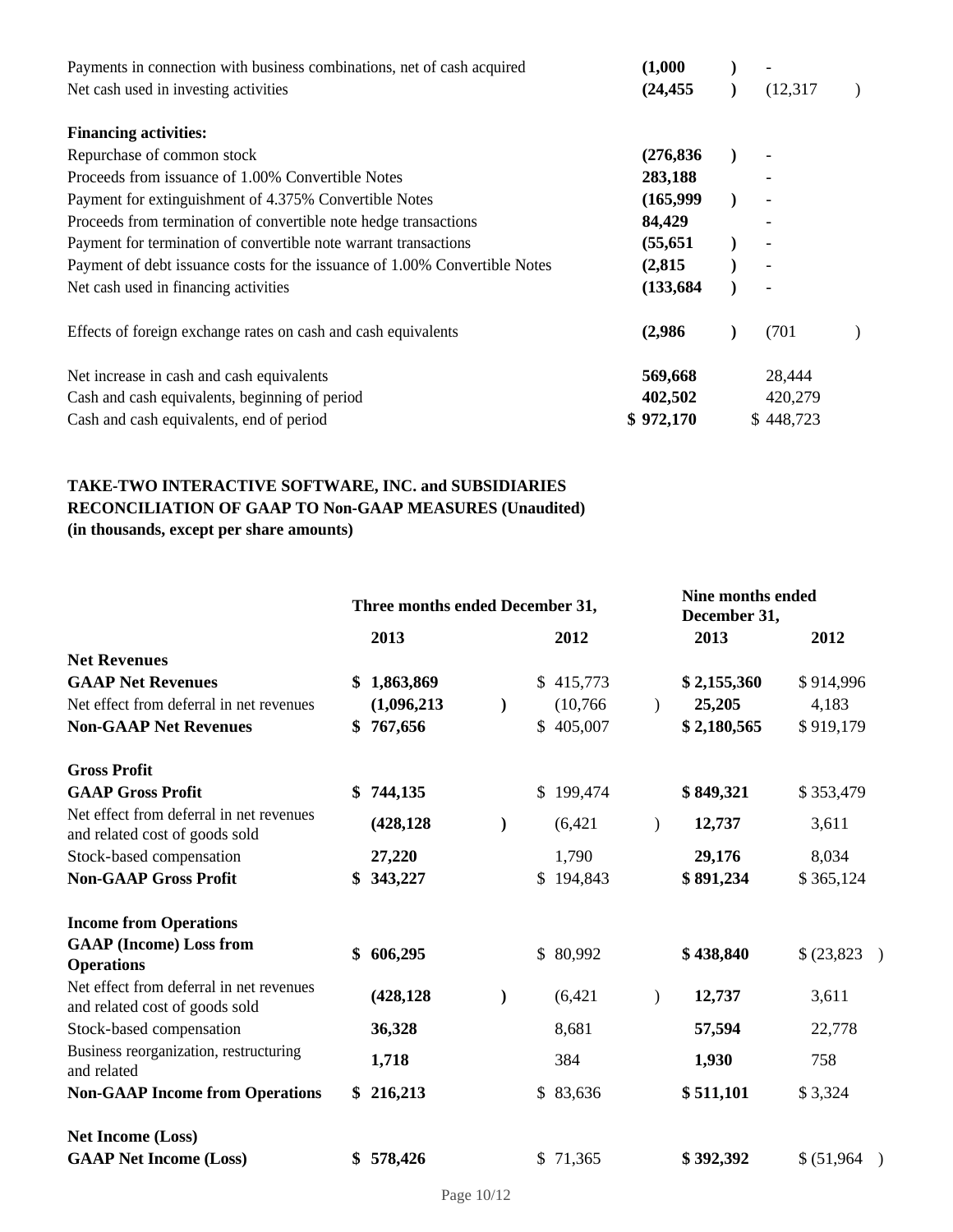| (411, 470)    | $\lambda$ | (6,421)                  |                        | 12,737    | 3,611                    |  |
|---------------|-----------|--------------------------|------------------------|-----------|--------------------------|--|
| 36,328        |           | 8,681                    |                        | 57,594    | 22,778                   |  |
| 1,718         |           | 384                      |                        | 1,930     | 758                      |  |
| 5,211         |           | 4,772                    |                        | 17,507    | 13,971                   |  |
|               |           | $\overline{\phantom{a}}$ |                        | 9,014     |                          |  |
|               |           |                          |                        | (3,461)   | $\overline{\phantom{a}}$ |  |
| 481           |           | 482                      |                        | 1,443     | 1,438                    |  |
| 18            |           | (488)                    |                        | 73        | (368)                    |  |
| 210,712<br>\$ |           | 78,775                   |                        | \$489,229 | \$ (9,776)               |  |
|               |           |                          |                        |           |                          |  |
| \$4.69        |           |                          |                        | \$3.29    | \$ (0.61)                |  |
| \$1.70        |           |                          |                        | \$3.99    | \$ (0.11)                |  |
|               |           |                          |                        |           |                          |  |
| 125,042       |           | 119,359                  |                        | 127,833   | 85,382                   |  |
| 125,042       |           | 119,359                  |                        | 125,044   | 85,382                   |  |
|               |           |                          | \$<br>\$0.66<br>\$0.67 |           |                          |  |

**For the three months ended December 31, 2013, Non-GAAP diluted EPS has been calculated using the "ifconverted" method as aresult of the issuances of the 1.75% Convertible Notes in November 2011 (the "1.75%** 

**(1) Convertible Notes") and 1.00% Convertible Notes in June 2013 (the "1.00% Convertible Notes and together with the 1.75% Convertible Notes, the "1.75% and 1.00% Convertible Notes"). The three months ended December 31, 2013 diluted net income has been adjusted by \$2,207 related to coupon interest and debt issuance costs, net of tax. The shares used for computing the three months ended December 31, 2013 diluted EPS include 26,455 shares related to the potential dilution from the 1.75% and 1.00% Convertible Notes.**

**For the three months ended December 31, 2012, Non-GAAP diluted EPS has been calculated using the "ifconverted" method as a result of the issuances of the 4.375% Convertible Notes in June 2009 (the "4.375% Convertible Notes") and the 1.75% Convertible Notes in November 2011 (the "1.75% Convertible Notes" and together with the 4.375% Convertible Notes, the "4.375% and 1.75% Convertible Notes") for which diluted net income has been adjusted by \$3,062 related to coupon interest and debt issuance costs, net of tax. The shares used for computing the three months ended December 31, 2012 diluted EPS include 26,021 shares related to the potential dilution from the 4.375% and 1.75% Convertible Notes.**

**For the nine months ended December 31, 2013, Non-GAAP diluted EPS has been calculated using the "ifconverted" method as a result of the issuances of the 4.375% Convertible Notes in June 2009 (the "4.375% Convertible Notes"), the 1.75% Convertible Notes in November 2011 (the "1.75% Convertible Notes") and 1.00% Convertible Notes in June 2013 (the "1.00% Convertible Notes and together with the 4.375% Convertible Notes and 1.75% Convertible Notes, the "Convertible Notes"). For the nine months ended December 31, 2013 diluted net income has been adjusted by \$8,714 related to coupon interest and debt issuance costs, net of tax. In connection with the redemption of the Company's 4.375% Convertible Notes, Non-GAAP diluted EPS has been calculated using the weighted average for the 12,927 shares underlying the 4.375% Convertible Notes through June 12, 2013 (notice of redemption date). Subsequent to June 12, 2013, Non-GAAP diluted EPS has been calculated using the weighted average for the 3,217 shares ultimately issued upon conversion of Company's 4.375% Convertible Notes. The shares used for computing the nine months ended December 31, 2013, Non-GAAP diluted EPS include 26,097 shares related to the potential dilution from the Convertible Notes.**

**The "if-converted" method was not used for the nine months ended December 31, 2012 as the assumed**